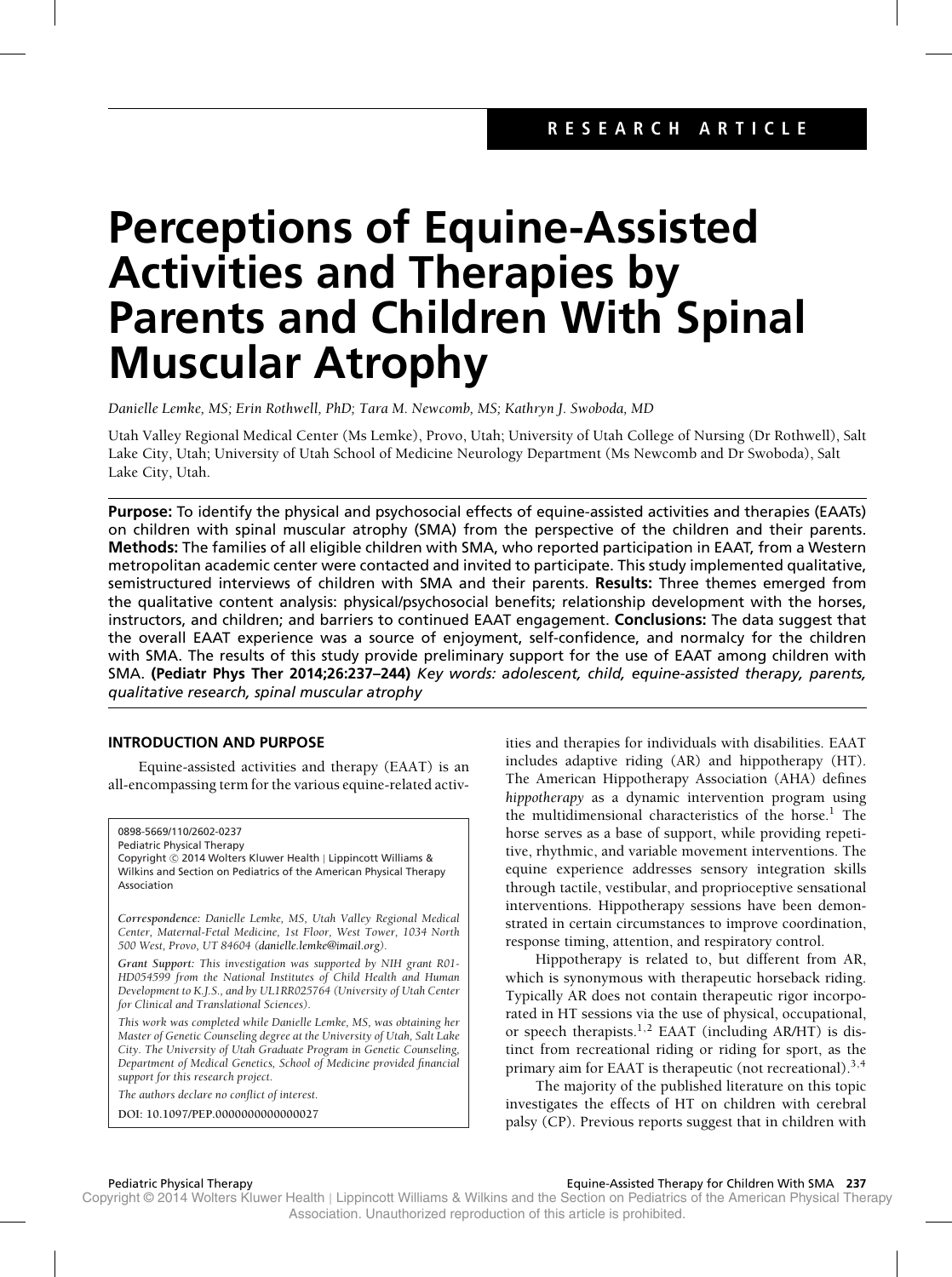CP, HT facilitates improved motor learning and carryover of motor ability to motor activities off the horse.<sup>5</sup> Children who received weekly rhythmic horse movement demonstrated increased motor control of their head and trunk for 3 months post-HT $,6$  and 10 minutes of HT significantly improved symmetry of adductor muscle activity during walking compared with a group of children with spastic CP who sat on a barrel for 10 minutes.<sup>7</sup> Authors of 2 recent meta-analyses concluded that HT has positive effects on gross motor function and improves postural control and balance in children with  $CP^{8,9}$  Other studies of children with muscle deficits have demonstrated improvements in balance and muscle symmetry,<sup>10</sup> especially of the trunk and hip, $^{11}$  as well as increased gross motor function. $^{11,12}$ Individuals with Down syndrome demonstrated improvements in motor skills (specifically walking, running, and jumping) from HT participation.<sup>13</sup> Improvements in respiration, speech and language, and heightened motivation and compliance have also been reported.<sup>10</sup>

In individuals with multiple sclerosis, HT has been demonstrated to reduce pain and muscle tension measurements, as well as improve balance and quality of life.<sup>4</sup> Increased balance and performance of daily life skills were also confirmed in a study investigating HT and children with various conditions that include balance deficits.<sup>14</sup> Hippotherapy has been reported to improve quality of life in children with CP and in grieving children, which included factors such as an increased sense of achievement, self-esteem, confidence, and motivation,<sup>15</sup> as well as trust and communications skills.<sup>16</sup>

Finally, interviewed physiotherapists reported that HT improved trunk control, increased muscle tone, and motivation (influencing a positive effect on motor learning ability), and was a holistic intervention approach for individuals with CP.<sup>17</sup> Overall, the bulk of the published literature favors the opinion that HT appears to be an efficacious, medically indicated therapy for gross motor rehabilitation in children with a wide range of disabilities.<sup>5</sup>

However, debate continues regarding the effectiveness of HT programs with regard to their specific effect on outcomes, their use in conjunction with other available therapies, and their relatively recent appearance in the United States with limited research on children with varying disabilities. To our knowledge, no research study has investigated the effect of HT on children with spinal muscular atrophy (SMA). The effects of HT for individuals with CP may be comparable in some ways to individuals with SMA because of the common neuromuscular manifestations inherent in the conditions including muscle weakness (especially trunk, hip, and head), joint contractures, decreased balance/postural control, and limited gross motor mobility, although this remains unproven at present.

Spinal muscular atrophy is characterized by progressive degeneration of the motor neurons of the anterior horn of the spinal cord and lower brain stem, causing progressive muscular atrophy and weakness. Features of SMA include scoliosis, joint contractures, respiratory muscle weakness resulting in pneumonia, poor weight gain, paralysis, and even death. $18,19$  Spinal muscular atrophy is categorized into several subtypes on the basis of age of onset and maximum achieved gross motor function (Table 1).19-24

The purpose of this study was to determine the physical and psychosocial effects of EAAT on children with SMA (type II and type III) through qualitative interviews. The primary aims of the study were to identify the perceived benefits and limitations for SMA research participants who participate in EAAT from the child's perspective and from the parents' perspective.

# **METHODS**

The Institutional Review Board at a metropolitan academic medical center in the western United States approved this study. The target population consisted of all individuals with SMA followed at this center who were within the age range of 4 to 15 years, have SMA type II or III, and who indicated that they were participating or had participated in HT or an AR program at some point during the course of clinical follow-up. The sampling strategy included conducting a search within the medical record database, for those who indicated at some point on their medical history forms HT/AR participation and fell within the age range. A total of 40 eligible study participants were identified and invited to participate in this research.

One member of the research team determined if eligible study participants were scheduled to attend clinic. The parent-child dyads were approached prior to their appointment and asked whether they would participate in the research. Three dyads were recruited and interviewed faceto-face through this method of recruitment. Because of the low frequency of potential participants attending clinic during the short recruitment period, a second method of recruitment was used that involved e-mailed letters. An initial invitation to participate in the research, along with attached consent, assent, and parent-permission forms, were sent to 33 potential participants with available e-mail addresses. We conducted 8 dyad and 1 triad interviews over the telephone. Comparison of interviews conducted by phone or in person shows no significant difference in completion rates, participant characteristics, or quality or type of data.<sup>25,26</sup>

The parent interview duration was approximately 30 minutes and was conducted first, without the child present. The child interviews were conducted next, with the parent

**TABLE 1**

| Spinal Muscular Atrophy Subtype Classification |                  |                                    |                |                            |  |  |  |
|------------------------------------------------|------------------|------------------------------------|----------------|----------------------------|--|--|--|
| <b>Type</b>                                    | Onset            | Ventilator-Free<br>Life Expectancy | Classification | SMN <sub>2</sub><br>Copies |  |  |  |
| 0                                              | Prenatal         | "neonatal period"                  | Most severe    | $1-2$                      |  |  |  |
|                                                | $<$ 6 mo         | < 2y                               |                | $1-3$                      |  |  |  |
| Н                                              | $6-18$ mo        | > 2y                               |                | $1-4$                      |  |  |  |
| Ш                                              | $>18$ mo         | "normal"                           |                | $\geq$ 2-5                 |  |  |  |
| IV                                             | $\approx$ 30 yrs | "normal"                           | Least severe   | $>2-5$                     |  |  |  |

#### **238** Lemke et al Pediatric Physical Therapy and Pediatric Physical Therapy and Pediatric Physical Therapy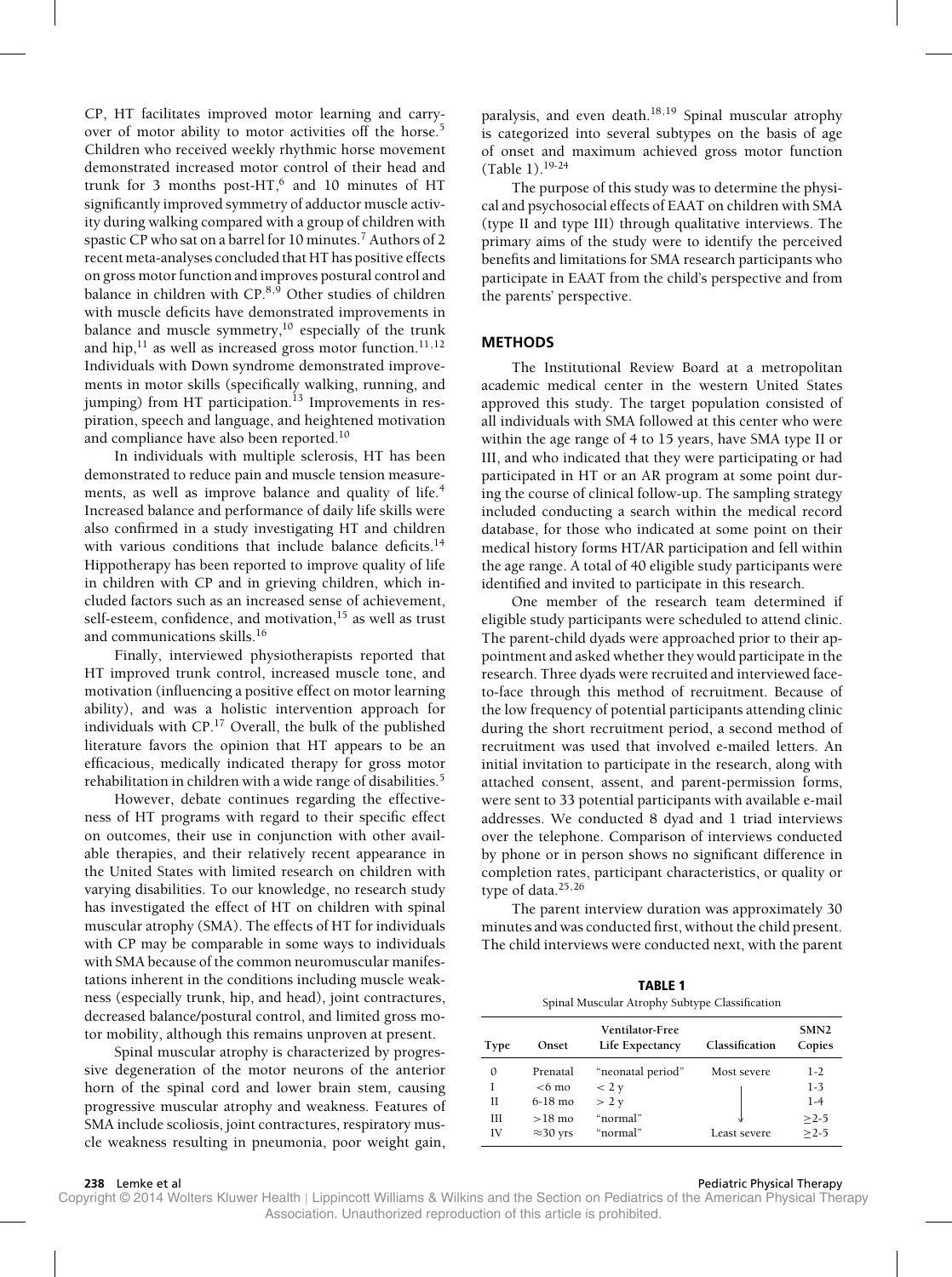present, and lasted about 15 minutes. A semistructured interview guide modified from the research by Debuse et al,<sup>15</sup> to address study participants with SMA, with input from the research team, was used.

### **Data Analysis**

We analyzed the data, using qualitative content analysis. $27$  Codes were generated from the data by careful readings of the transcripts and the semistructured interview guide. One member of the research team read and re-read the transcripts for the initial development of the codes. The codes were then reviewed and refined with another member of the research team. The codes were systematically applied to the transcripts with the ability to add additional codes that may have been missed during the development of the codebook. The codes were linked together until all of the data fell into distinct categories.

The codes also provided a measure of statement frequencies and were used to help identify prominent themes among the parent and child groups. Less frequently occurring codes were collapsed into the more prominent codes within each of the main categories. The second component and most time-intensive part of the analyses involved reviewing the transcripts and assessing the context of the codes for detailed descriptions as to why the statements were made.<sup>28</sup> In addition, the children's and parents' transcripts were analyzed separately and these data were compared between (and within) the groups.

We addressed trustworthiness and rigor of the data to maintain data integrity during the analysis through methods of credibility and auditability.<sup>29-32</sup> Upon completion of the coding, all coded data were queried and reviewed by the research team. This allowed us to review, verify, and audit the coding template and associated data. ATLAS.ti computer software was used to help analyze, retrieve, and review all coded data. $33$  We followed the qualitative research approach of reflexivity to minimize the influence of our own beliefs on the data analysis<sup>34</sup> by (1) designing the research questions to be unbiased and open-ended, (2) independently coding and grouping the interview data into distinct themes, and then (3) comparing the generated codes and categories between researchers to obtain the agreed-upon categories.

### **RESULTS**

A total of 13 children and 12 parents were interviewed (11 parent-child dyads and 1 triad consisting of 2 children with SMA and 1 parent). Table 2 provides participants' demographics. Saturation, determined when no new themes or ideas emerged from the data, was noted at the 6th dyad transcript, but all transcripts were coded and included in the analysis. Three key themes emerged from the data analysis: (1) benefits, (2) relationships, and (3) barriers. The themes are distinct but related. Each theme is described by using direct quotes from the interviews to encompass the range of responses. The findings regarding each theme are

| Participant Demographics |   |    |                              |                  |               |       |  |  |
|--------------------------|---|----|------------------------------|------------------|---------------|-------|--|--|
| Study<br>Group           |   |    | Age<br>Males Females Bins, y | Age<br>Frequency | Race          | Total |  |  |
| Children                 | 7 | 6  | $4-6$                        | 5                | White:        | 13    |  |  |
|                          |   |    | $7-9$                        | 3                | non-Hispanic/ |       |  |  |
|                          |   |    | $10-12$                      | 3                | Latino        |       |  |  |
|                          |   |    | 13-15                        | $\overline{2}$   |               |       |  |  |
| Parents                  | 0 | 12 | $25 - 29$                    | 1                | White:        | 12    |  |  |
|                          |   |    | $30 - 34$                    | 2                | non-Hispanic/ |       |  |  |
|                          |   |    | 35-39                        | 4                | Latino        |       |  |  |
|                          |   |    | $40 - 44$                    | 2                |               |       |  |  |
|                          |   |    | 45-49                        | $\overline{2}$   |               |       |  |  |
|                          |   |    | Unknown                      | 1                |               |       |  |  |
| Total                    |   |    |                              |                  |               | 25    |  |  |

**TABLE 2**

presented in conjunction between the paired child and parent dyads to demonstrate the similarities and differences between the 2 groups. Table 3 summarizes the various EAAT experiences for the study participants, which may be helpful in providing context of the qualitative results presented.

This research was conducted via participant-report; thus, the actual classification of equine-intervention that the child underwent was not verified. For the purposes of this research, the participants' equine-interventions are referred to as EAAT, which encompass HT and AR experiences.

### **Benefits of Participating in EAAT**

The perceived benefits of EAAT were the most frequent occurring code in the data analysis. The benefits discussed by the children were summarized into 2 main categories: psychological and physical. The psychological benefits of participating in EAAT included improved mood, confidence, self-esteem, pride, independence, and sense of achievement. Some quotes demonstrated psychosocial benefits: "When I got up on the horse I could do everything once I got up. I think it gave me independence." (a 15-year-old girl); "I'm always in a good mood when riding the horse." (an 11-year-old boy). The EAAT experience also provided the participants with a sense of accomplishment and normalcy, which was something that they often shared in common with their peers: "It was really fun. And it was cool to go back the next day at school and be like, 'Hey, guys, I just rode a horse.'" and "It gave me something to talk about with my friends." (a 13-year-old girl).

All of the children described EAAT in a positive light. The differing gaits (ie, trotting, walking) were perceived as enjoyable and fun. One 5-year-old boy adamantly stated, "[I continue to ride horses] because I like it." Several of the older children who were nonambulatory compared the equine movement to what walking might feel like, and all of the children indicated that they would continue participating in EAAT if given the opportunity. One 13-year-old girl, who is nonambulatory, described her

Copyright © 2014 Wolters Kluwer Health | Lippincott Williams & Wilkins and the Section on Pediatrics of the American Physical Therapy Association. Unauthorized reproduction of this article is prohibited.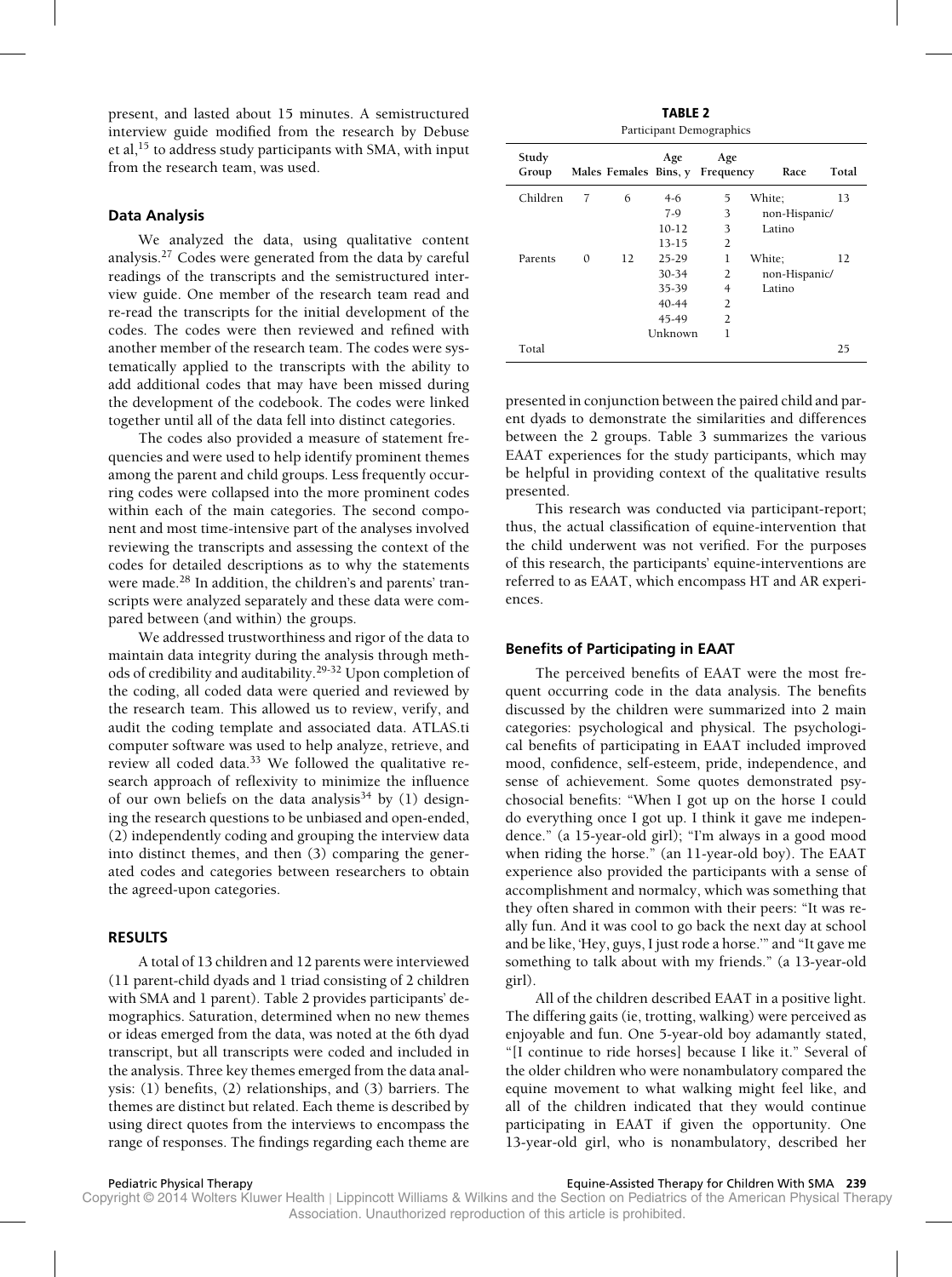| <b>TABLE 3</b>                                                |
|---------------------------------------------------------------|
| Equine-Assisted Activities and Therapies Experiences by Quote |
| Frequency                                                     |

|                           | $1.29$ acres                       |                    |                |
|---------------------------|------------------------------------|--------------------|----------------|
| Experience<br>Category    | Subcategories                      | Quote<br>Frequency | Quote<br>Total |
| EAAT exposure             | Word-of-mouth                      | 13                 | 25             |
|                           | Independently searched             | $\overline{4}$     |                |
|                           | Recommended by a PT                | 6                  |                |
|                           | Occupation (parent<br>a PT)        | 2                  |                |
| Time from                 | Less than 1 y                      | 7                  | 13             |
| diagnosis to              | $1-2y$                             | 2                  |                |
| enrolling                 | More than 2 y                      | $\overline{4}$     |                |
| Length of session         | 30-45 min                          | 6                  | 13             |
| time                      | 45-60 min                          | 5                  |                |
|                           | Over 60 min                        | $\overline{2}$     |                |
| Length of EAAT            | Less than 2 y                      | L                  | 13             |
| participation             | $2-5y$                             | $\mathbf Q$        |                |
|                           | Over 5 y                           | 3                  |                |
| Weekly sessions           | One/week                           | 11                 | 13             |
|                           | Two/week                           | $\overline{2}$     |                |
| Climate influence         | Limited by cold                    | $\overline{2}$     | 9              |
|                           | Limited by heat                    | $\overline{2}$     |                |
|                           | Seasonal riding                    | 5                  |                |
| Reasons to<br>discontinue | Surgery/<br>contraindicated        | 3                  | 8              |
| EAAT                      | Child size                         | 1                  |                |
|                           | Access (time/<br>travel/facility)  | 3                  |                |
|                           | Financial                          | 1                  |                |
| Difference when           | Decrease muscle                    | 8                  | 18             |
| discontinued              | function                           |                    |                |
|                           | Decrease psychological<br>function | 1                  |                |
|                           | No difference                      | 9                  |                |

Abbreviation: EAAT, equine-assisted activities and therapies; PT, physical therapist.

experience as follows: "I felt the beat of the horse, because I don't weight-bear at all, so it was different. It was a very awesome feeling. I really enjoyed it. It was good. I mean, it is a lot of work . . . but it was good."

The children perceived a range of physical benefits including increased flexibility, muscle laxity, muscle function, core strength, balance, and a feeling that they were exercising. The children described increased muscle function in the core muscles and muscles and joints of the upper and lower extremities. Some quotes in this category included "I have tight muscles and so it helps me." (a 7-year-old girl); and "During the trotting, I had to really keep my tummy muscles [tight]. . . It helps make my muscles more active." (an 11-year-old boy). The children reported that these physical effects carried over into daily activities off the horse, including walking (in some cases), lifting objects, and general positioning, such as "It makes my muscles stronger so I can put my chair up [at school] when we're going home." (an 11-year-old boy); and "It helps me spread my hips out when I'm on my bed." (a 12-year-old boy). A few of the older children were also able to conceptualize a perceived cost/benefit physiological relationship between initial negatives of participating in EAAT corresponding to long-term physical benefits, as a 13-year-old girl explained: "Well when I'd get off, I felt that my hips especially would be really sore and stuff, but that's what you get when you get a good stretch."

The parents also perceived benefits for their participating children that were both psychological and physical. They reported increased confidence, independence, and a sense of achievement and/or overall well-being. One parent of a 5-year-old boy proudly stated: "For a kid that's in a wheelchair all the time, it gives them this wonderful feeling of being up high. I think it gives them a little bit of confidence." Furthermore, parents perceived these effects as extending beyond the EAAT experience into daily functioning. They described improved social interactions, a sense of accomplishment and pride, and increased selfesteem when off the horse. A quote demonstrating this is from a mother of a 9-year-old boy:

I mean these kids spend so much of their time in hospitals and in a clinical setting, to actually be able to be outside or be in a corral, be doing something that is so different, I just think it helps them emotionally and to give them that little bit of normalcy something that other kids possibly would be doing, like horseback riding. I think it's highly beneficial for them.

The parents also reported that AR seemed to help their children develop a sense of sportsmanship. One parent of an 11-year-old boy explained, "He does 3 competitions a year. That's another benefit of it; it is a sport for him. He can't run, but when the horse trots, he feels like he's running, like he loves that part." One parent humorously explained the sportsmanship lesson learned by her 11 year-old son: "They started bumping him up to the higher class [in competition], and he stopped getting the blue ribbons. He wouldn't even take the ribbon the first time that he went. They taught [him] manners and sportsmanship." Another parent explained the experience for her teenaged girls: "I know that it was a fun time for them to be able to do it and feel very in control; they felt very empowered. With definitely the physical things, but I think it was more the mental, feeling really strong and it felt good for them."

Parents also described physical benefits for their child participating in EAAT, including improvements in strength and balance: "I think he's stronger. It helps him with balance and strength," a mother of an 8-year-old explained; and "I think she's gotten better balance and I think she's able to maintain and gain more strength than she ever had," a parent of a 7-year-old confidently stated. Other physical benefits perceived by the parents included stabilization or improvement in motor function, postural control, and gait stability. All parents stressed the unique benefits of EAAT, indicating that the type of exercise and range of motion provided by EAAT was quite unique from what is available via other types of therapies. One parent of a 12-year-old boy explained her opinion of EAAT: "The physical benefit you get out of it is something different than you can get out of any medical model therapy. Even swimming, because we swim too. You can't duplicate it.

**240** Lemke et al Pediatric Physical Therapy and Pediatric Physical Therapy and Pediatric Physical Therapy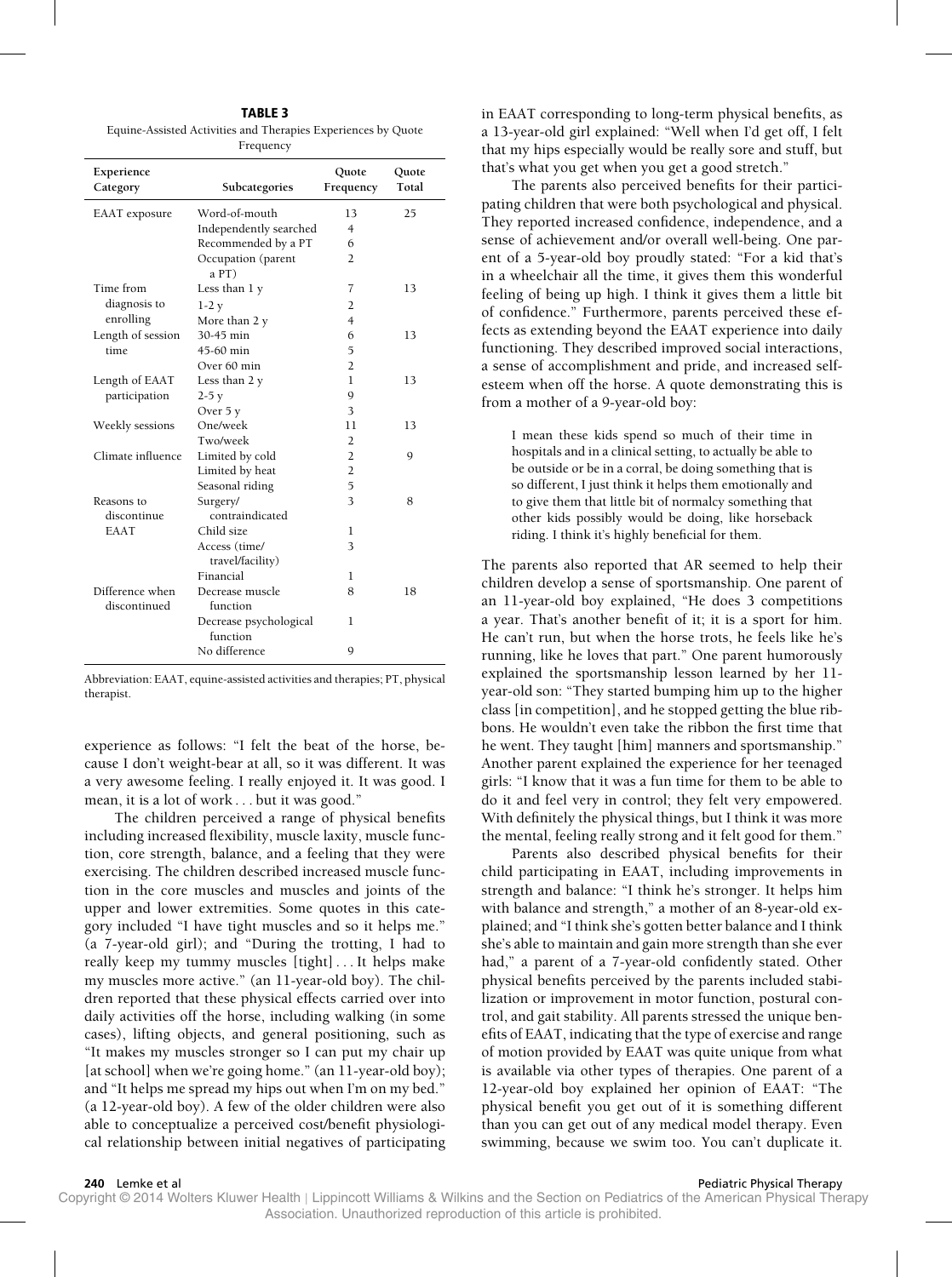I can't duplicate what the horse did anywhere else." The parent with teenaged girls, aged 13 and 15 years, explained 1 of the daughters' experiences:

You could tell that she had ridden because she was a lot more loose, because she has contractures and trying to at least maintain or improve some trunk control and head control. The sensation of what walking feels like, that was important for [younger daughter's name], cause she never really got that feeling except on a horse, and that was something that really felt good to her.

A physical benefit that seemed surprising to some parents was an observed increase in their child's breath and voice control as a result of EAAT participation. One parent of a 5-year-old boy explained what she has noticed in her son: "We've seen a great improvement in [his core strength and breath control]. It definitely works his muscles in a way that we can't repeat through a different process."

# **Relationships Formed During Participation in EAAT**

Another perceived benefit was the opportunity for the child to form relationships. Children reported relationships with (1) the horse, (2) the instructor/therapist, and (3) other children. The child participants mentioned the relationship with the horse most frequently. The younger children focused on the attractiveness and the emotional connection with the horse. For example, one 7-year-old girl shared the following: "Do you know [horse's name] is very sassy? She gets grumpy. That's the one thing I don't like about her, but I still love her to pieces. Do you know who's the most cooperative and listens always? [Horse's name]." Children perceived the opportunity to build relationships with other children as an important benefit. These included friendships made during the EAAT experience or outside EAAT. One 11-year-old boy stated: "There's a friend of mine who goes to horseback riding." Finally, children also perceived their relationships with the instructor/therapist or side-walkers in a positive light, and often spoke of past as well as current instructors/therapists by name; "Okay, well, Miss [name] is my teacher. [She] is way nice" (a 7-year-old girl). A 13-yearold girl explained the comfortable feelings she had with her instructor/therapist: "We had the same instructor every time, which was really cool. We had girls and guys that volunteered. They all seemed willing to help us and wanting to be there with us."

From the parents' perspective, the child's relationship with the horse was the most influential relationship for their children. One parent explained her child's experience: "They feel so attached to the horses that they ride, just the emotional part of seeing the horse and knowing that after they're done riding, they get to go back into the barn and give the horse the treat, and it's just so much fun for them, they love it" (parent of a 4-year-old girl). Another parent stated: "He had the same horse every time

and so he always talked about [horse's name] and when the session was over he would always pet [horse's name]. Yes, definitely a relationship there" (parent of a 5-year-old boy). The parents also stressed the perceived benefit of the child's relationship with the instructor/therapists and sidewalkers as a dynamic team. One parent of a 5-year-old boy commented:

He always develops close relationships with some of the college kids that we saw week after week. We would have them for one semester at a time and there would be particular ones that were really drawn to him, they would ask to be with him each time. He likes that a lot and I think they did too.

The parents reported that the continual interactions with the instructor/therapists or side-walkers facilitated communication skills. In addition, a few parents explained that the instructors/therapists and side-walkers changed frequently (as well as the horse, in some instances), which they perceived as a benefit for the child to learn to adapt to new situations and interactions. One parent of a 5-year-old boy explained:

He has a very good relationship with the coach. For him, he always had the same person that's the lead, the hippotherapist [*sic*], but then there's always a new volunteer. So it's good that it has both consistency in the person that's working with him, but then he also has to adapt to the new volunteer who's walking with him that day . . . . It's been a good social outlet for him.

# **Barriers to Obtaining EAAT**

The third categorical theme that emerged was composed of barriers encountered by parents and children in obtaining or continuing EAAT. Children were sometimes apprehensive about beginning EAAT, describing an initial feeling of nervousness or intimidation by the horse ("When I first starting riding horses, I was nervous"—an 11-year-old boy). However, all of the children who initially reported apprehension went on to report that they were able to overcome this barrier ("At first I was [scared of the horses], but then I got used to it."—an 8-year-old boy proudly stated). Most children noted, at least initially, some negative physical consequences of participating in EAAT, such as muscle soreness. A 12-year-old boy stated: "My hips hurt afterwards. They would hurt at first but then they wouldn't" and "Sometimes my legs would get sore because I had to kick my horse for it to go, but besides that it was fine" (a 15-year-old girl).

Barriers described by parents included (1) negative psychological and physical events; (2) physical changes in the child that contraindicated EAAT participation; and extenuating circumstances, such as (3) lack of EAAT knowledge by providers; and (4) issues regarding cost or lack of insurance coverage. Parents worried about the safety of their children and relayed their concerns about potential physical injury or discomfort. One parent of a 12-year-old boy explained her concerns, "For [him], it got where he

Copyright © 2014 Wolters Kluwer Health | Lippincott Williams & Wilkins and the Section on Pediatrics of the American Physical Therapy Association. Unauthorized reproduction of this article is prohibited.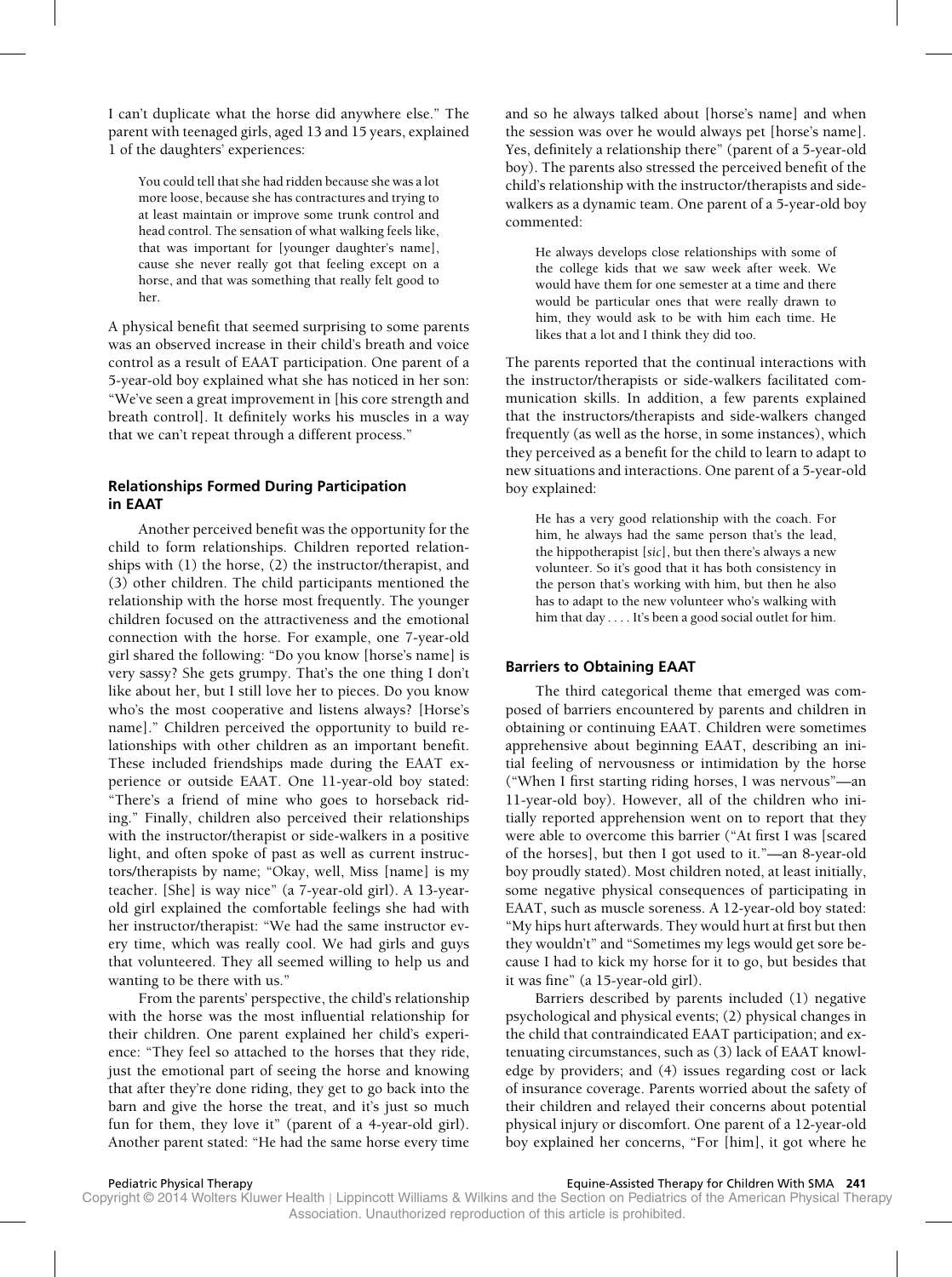was just so big, to get off and on the horse, I felt like it wasn't safe for me to do with him." A parent of an 11-yearold boy explained her concerns with some added humor, "He has fallen off a couple of times, he's never been injured, and when he fell, it's been kind of kooky when it's happened. You know, you need to learn how to deal with pain." The parents were also concerned about upsetting the children if/when they were no longer able to participate because of medical contraindications. The contraindications most commonly reported for discontinued participation in EAAT were surgeries, scoliosis related surgery, or declining physical ability (such as progressive muscle weakness resulting in diminished head and trunk control). The contraindications were described by parents: "Well, [he] had the rods placed, and so it's contraindicated once you have any kind of rods placed." (parent of a 12-year-old boy), and "There were times, especially after surgeries that they just weren't able to ride and I really don't know if [she] will ever be able to get back on again because of her fusion" (parent of teenaged girls aged 13 and 15 years).

The majority of the parents reported searching out EAAT on their own, without a referral from a medical professional. The parents and children strongly advocated that providers become more aware of EAAT as a potential therapy intervention and mention it to families with children with neuromuscular manifestations. One parent of an 11 year-old boy stated with a frustrated tone, "Actually, I'm the one that brought it up to my physical therapist. They didn't know this was in our area. I don't think you can really rely on the doctors because they don't seem to even know anything about SMA." Another parent of a 4-year-old girl advocated for the benefits of the horse and awareness of EAAT: "I think if people were more aware of it and the benefits of it, they would do more of it. I don't think a lot of people understand just the depth that horseback riding can do for a child."

Another barrier discussed by the parents was the expense of EAAT due to the lack of insurance coverage. The majority of parents reported that they did not have insurance coverage for EAAT. Those who were successful at obtaining insurance coverage either coded EAAT as a subtype of physical therapy or received only partial coverage. A parent of a 4-year-old girl explained their experience with the cost of EAAT: "We pay for it out of pocket. Insurance doesn't pay for recreational therapies, so they will not pay for hippotherapies [*sic*]."

### **DISCUSSION**

This study is unique in that it investigates a novel study population (SMA) within the HT/AR field using qualitative methods, as opposed to quantitative (case-control) designs. The study participants supported the use of EAAT through their rich and personal stories conveying their perceived benefits of the EAAT experience. Our findings parallel previous research conclusions that HT/AR provides physical and psychological benefits to its participants.<sup>5-17</sup>

Results from this study support the premise from previous research that HT/AR participation for individuals with muscle or balance deficits may facilitate improvements in muscle function, core strength, coordination, balance, flexibility, motor learning, and carryover of motor activity off the horse.<sup>1,5,6,8,9,13-15,17</sup> The participants' perceptions also support the AHA statement that HT is a complex intervention program offering unique movements, dynamic support, and increased respiratory/voice  $control<sup>1</sup>$ 

The study participants' perceived psychological benefits from EAAT participation are both consistent with, and expand upon, previous observations in different study populations that also reported increased self-confidence, efficacy, esteem, and sportsmanship.15-17 The children with SMA perceived EAAT as an enjoyable and fun therapy that provided a rich social outlet.<sup>35</sup> The special relationship reported between the children and their horses is another major benefit reported previously.15-17

As with any research investigation, this study has limitations. Inherent to qualitative research, the threats to validity include response biases. Participants self-enrolled in this study. The study did not include participants who indicated EAAT participation, but ultimately discontinued because of negative experiences (despite repetitive attempts to engage them as study participants). Those who participate in EAAT may have an inherent bias that EAAT is of benefit for the child. Many who discontinued EAAT likely did so because of medical contraindications related to disease progression. Another potential response bias is the parental influence on the children's responses during the interviews, especially the younger children.

Our study did not verify the different types of equine interventions in which the participants engaged, meaning that some participants were involved with established HT, while others participated in AR programs. This may be a limitation due to the different interventions performed in HT versus AR programs. Finally, our research investigated only 1 population, those with SMA; thus, our findings extend previous research but may not be generalizable to other populations.

The perceived physical benefits from EAAT may be, in part, a result of multiple confounding variables that influence the children's motor abilities and self-perception, such as medication use, the age of the child, severity/type of SMA, the rate of disease progression, and the children's participation in other therapies. Other extenuating factors that may have influenced the study participant population include the reality that EAAT is expensive and not readily covered by insurance, which may preclude participation for those of lower socioeconomic status. The location of EAAT programs and feasibility of time and transportation are also factors influencing EAAT participation.

Table 3 summarizes the various EAAT experiences for participants in this study through frequency counts of the number of times that general idea was mentioned throughout the interviews. This same information could have been obtained via a survey method. Frequency counts

**242** Lemke et al **Pediatric Physical Therapy Pediatric Physical Therapy Pediatric Physical Therapy**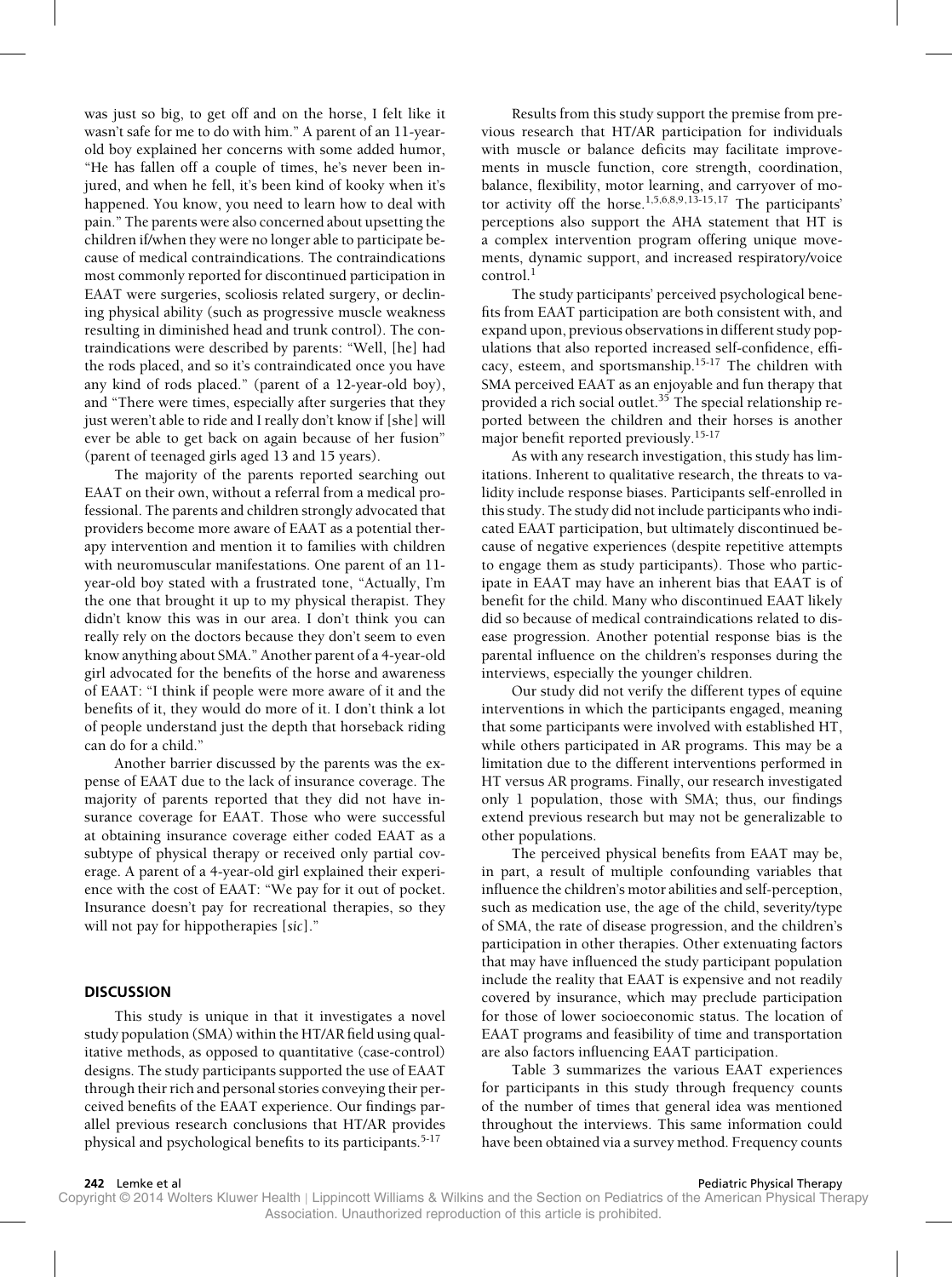may be helpful to quantify the importance of a variable; however, they are not able to capture the depth of feeling about an issue, which is the essence of qualitative research.

We hope that our observations may encourage additional studies to explore the potential benefits of HT/AR in comparison to other available therapeutic interventions. Additional studies to assess the longitudinal effect on quality of life and gross motor function in children who regularly participate versus those who have never participated in HT/AR may be of value in helping facilitate support for HT/AR programs and facilities, as well as enhance the range of options available to our patients.

## **CONCLUSION**

We used qualitative research methods to examine parent and child perceptions of EAAT participation in children with SMA. All participants reported significant psychological as well as physical benefits. Overall, their comments highlighted several unique features provided by this therapeutic treatment strategy, emphasizing the rich, complex, and positive emotional, social, and physical experiences not readily available in traditional settings. We demonstrated that EAAT has the capacity to enhance quality of life for those incorporating it as part of a proactive treatment strategy targeted to help maintain strength, postural control, and range of motion in children with SMA.

### **ACKNOWLEDGMENTS**

The authors thank the children with SMA and their parents who so generously donated their time to participate in this study. Appreciation is also extended to the University of Utah Graduate Program in Genetic Counseling for the research funding and Donata Viazzo-Trussell, Kristin Krosschell, and Ben Chism for their assistance and helpful suggestions.

#### **REFERENCES**

- 1. American Hippotherapy Association. *Hippotherapy as a Treatment Strategy: Present Use of Hippotherapy in the United States*. [http://](http://www.americanhippotherapyassociation.org) [www.americanhippotherapyassociation.org.](http://www.americanhippotherapyassociation.org) Published April 2000. Accessed March 26, 2012.
- 2. Professional Association of Therapeutic Horsemanship (PATH) International. EAAT definitions. [http://www.pathintl.org.](http://www.pathintl.org) Accessed March 26, 2012.
- 3. Biery MJ. Riding and the handicapped. *Vet Clin North Am Small Anim Pract*. 1985;15(2):345-354.
- 4. Hammer A, Nilsagard Y, Forsberg A, Pepa H, Skargren E, Oberg B. Evaluation of therapeutic riding (Sweden)/hippotherapy (United States). A single-subject experimental design study replicated in eleven patients with multiple sclerosis. *Physiother Theory Pract*. 2005;21(1):51-77. doi:10.1080/09593980590911525.
- 5. Sterba JA. Does horseback riding therapy or therapist-directed hippotherapy rehabilitate children with cerebral palsy? *Dev Med Child Neurol*. 2007;49(1):68-73. doi:10.1017/S0012162207000175.x.
- 6. Shurtleff TL, Standeven JW, Engsberg JR. Changes in dynamic trunk/head stability and functional reach after hippotherapy. *Arch Phys Med Rehabil*. 2009;90(7):1185-1195. doi:10.1016/j.apmr.2009.01.026.
- 7. McGibbon NH, Benda W, Duncan BR, Silkwood-Sherer D. Immediate and long-term effects of hippotherapy on symmetry of adductor muscle activity and functional ability in children with spastic cerebral palsy. *Arch Phys Med Rehabil*. 2009;90(6):966-974. doi:10.1016/j.apmr.2009.01.011.
- 8. Whalen CN, Case-Smith J. Therapeutic effects of horseback riding therapy on gross motor function in children with cerebral palsy: a systematic review. *Phys Occup Ther Pediatr*. 2011;32(3):229-242. doi: 10.3109/01942638.2011.619251.
- 9. Zadnikar M, Kastrin A. Effects of hippotherapy and therapeutic horseback riding on postural control or balance in children with cerebral palsy: a meta-analysis. *Dev Med Child Neurol*. 2011;53(8):684-691. doi:10.1111/j.1469-8749.2011.03951.x.
- 10. Benda W, McGibbon NH, Grant KL. Improvements in muscle symmetry in children with cerebral palsy after equine-assisted therapy (hippotherapy). *J Altern Complement Med*. 2003;9(6):817-825. doi:10.1089/107555303771952163.
- 11. Johnson CC. The benefits of physical activity for youth with developmental disabilities: a systematic review. *Am J Health Promot*. 2009;23(3):157-167. doi:10.4278/ajhp.070930103.
- 12. Snider L, Korner-Bitensky N, Kammann C, Warne S, Saleh M. Horseback riding as therapy for children with cerebral palsy: is there evidence of its effectiveness? *Phys Occup Ther Pediatr*. 2007;27(2):5-23. doi:10.1300/J006v27n02\_02.
- 13. Champagne D, Dugas C. Improving gross motor function and postural control with hippotherapy in children with Down syndrome: case reports. *Physiother Theory Pract*. 2010;26(8):564-571. doi:10.3109/09593981003623659.
- 14. Silkwood-Sherer DJ, Killian CB, Long TM, Martin KS. Hippotherapy—An intervention to habilitate balance deficits in children with movement disorders: a clinical trial. *Phys Ther*. 2012;92(5):707-717. doi:10.2522/ptj.20110081.
- 15. Debuse D, Gibb C, Chandler C. Effects of hippotherapy on people with cerebral palsy from the users' perspective: a qualitative study. *Physiother Theory Pract*. 2009;25(3):174-192. doi:10.1080/09593980902776662.
- 16. Glazer HR, Clark MR, Stein DS. The impact of hippotherapy on grieving children. *J Hosp Palliat Nurs*. 2004;6(3):171-175. doi:10.1097/00129191-200407000-00013.
- 17. Debuse D, Chandler C, Gibb C. An exploration of German and British physiotherapists' views on the effects of hippotherapy and their measurement. *Physiother Theory Pract*. 2005;21(4):219-242. doi:10.1080/09593980500321143.
- 18. Sproule DM, Kaufmann P. Therapeutic developments in spinal muscular atrophy. *Ther Adv Neurol Disord*. 2010;3(3):173-185. doi:10.1177/1756285610369026.
- 19. Stavarachi M, Apostol P, Toma M, Cimponeriu D, Gavrila L. Spinal muscular atrophy disease: a literature review for therapeutic strategies. *J Med Life*. 2010;3(1):3-9.
- 20. Kaplan JC. Gene table of monogenic neuromuscular disorders (nuclear genome only). *Neuromuscul Disord*. 2009;19(1):77-98. doi:10.1016/j.nmd.2008.11.001.
- 21. Munsat TL. Workshop report: international SMA collaboration. *Neuromuscul Disord*. 1991;1(2):81.
- 22. Nicole S, Diaz CC, Frugier T, Melki J. Spinal muscular atrophy: recent advances and future prospects. *Muscle Nerve*. 2002;26(1):4-13. doi: 10.1002/mus.10110.
- 23. Melki J, Lefebvre S, Burglen L, et al. De novo and inherited deletions of the 5q13 region in spinal muscular atrophies. *Science*. 1994;264(5164):1474-1477. doi:10.1126/science.7910982.
- 24. Mailman MD, Heinz JW, Papp AC, et al. Molecular analysis of spinal muscular atrophy and modification of the phenotype by SMN2. *Genet Med*. 2002;4(1):20-26. doi:10.1097/00125817-200201000- 00004.
- 25. Cook LS, White JL, Stuart GC, Magliocco AM. The reliability of telephone interviews compared with in-person interviews using memory aids. *Ann Epidemiol.* 2003;13(7):495-501.
- 26. Chwalow AJ, Balkau B, Costagliola D, Deeds SG. Comparison of different data collection methods within a study sample: telephone

#### Pediatric Physical Therapy Equine-Assisted Therapy for Children With SMA **243**